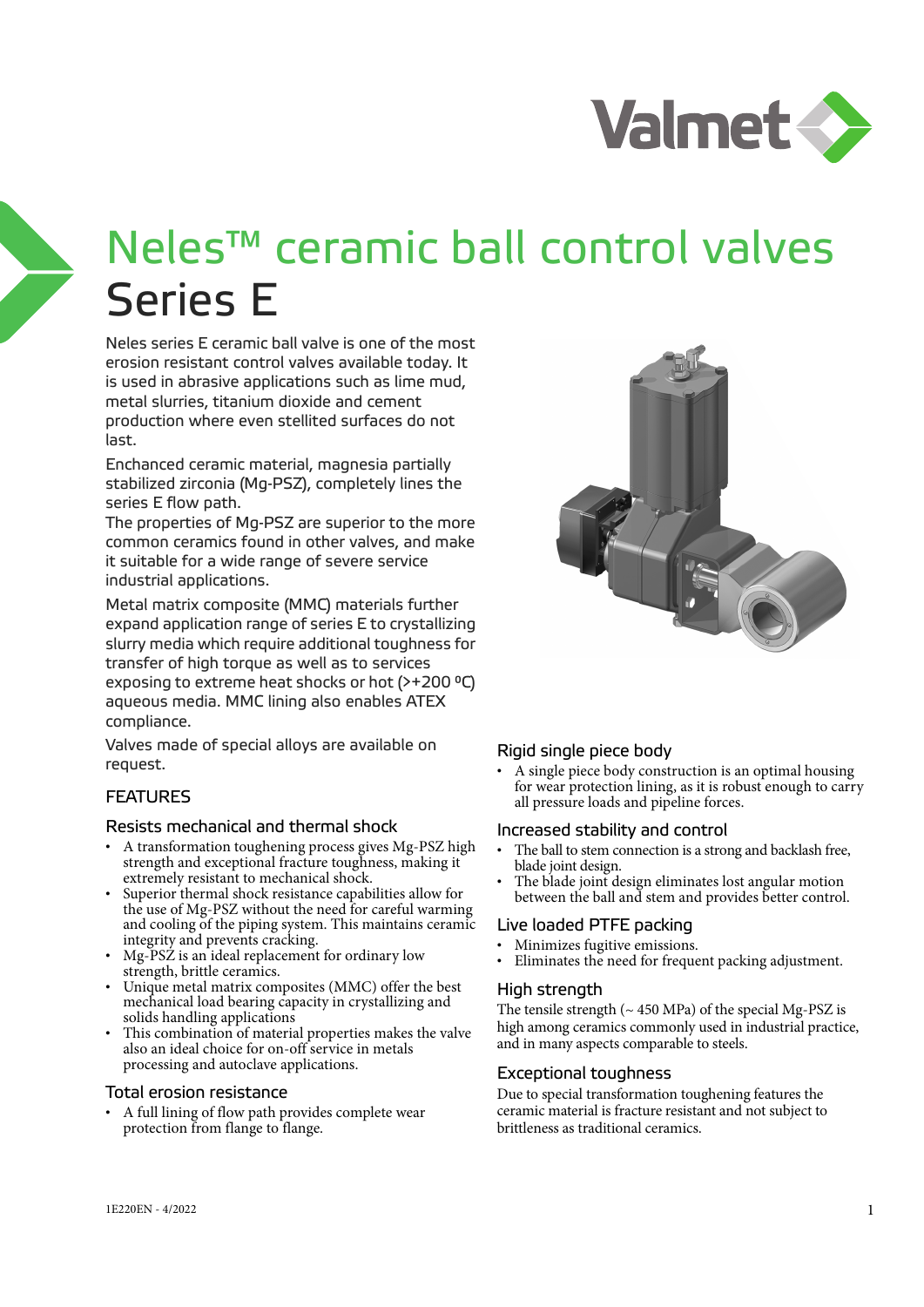# Assembly drawing



# Applications

- lime mud control.
- kaolin, china-clay control.
- carbonate handling.
- gypsum handling.
- cement production.
- metal slurries. **Autoclave**
- 
- catalyst regeneration.<br>• desulphurization unit desulphurization units.

#### Parts list

| Item           | Qty            | Part description     | <b>Material</b>                                                      |  |  |  |  |
|----------------|----------------|----------------------|----------------------------------------------------------------------|--|--|--|--|
| 1              | 1              | Body                 | Stainless steel, Type AISI 316                                       |  |  |  |  |
| $\mathfrak{D}$ | $\mathbf{1}$   | Ball                 | Zirconia Ceramic, PSZ / MMC /<br>MMC <sub>2</sub>                    |  |  |  |  |
| 3              | $\overline{c}$ | Bushing              | Zirconia Ceramic, PSZ / MMC /<br>MMC2                                |  |  |  |  |
| $\overline{4}$ | 1              | Shaft                | $XM-19$                                                              |  |  |  |  |
| 5              | 1              | <b>Bracket</b>       | Stainless steel, AISI 316                                            |  |  |  |  |
| 6              | $\mathbf{1}$   | Clamp ring           | Stainless steel, Type AISI 316                                       |  |  |  |  |
| 7              | 1              | Axial bearing        | Stainless steel, AISI 316                                            |  |  |  |  |
| 8              | $\mathbf{1}$   | Bearing              | PTFE on stainless steel net                                          |  |  |  |  |
| 9              | 1              | Straln ring          | Stainless steel, AISI 316                                            |  |  |  |  |
| 10             | 1              | Gland bushing        | Stainless steel, Type AISI 316                                       |  |  |  |  |
| 11             | 1              | V-ring set           | Polytetrafluoroethylene (PTFE) + C25<br>$\frac{0}{0}$<br>or graphite |  |  |  |  |
| 12             | $\mathbf{1}$   | Spiralwave spring    | Stainless steel, Type AISI 316                                       |  |  |  |  |
| 13             | 4              | Hexagon screw        | Stainless steel, ISO 3506 A2-70                                      |  |  |  |  |
| 14             | 2              | Sheet ring           | Graphite or PTFE                                                     |  |  |  |  |
| 15             | 1              | Sheet ring           | Stainless steel, AlSl 316                                            |  |  |  |  |
| 16             | $\mathbf{1}$   | Gasket               | Graphite                                                             |  |  |  |  |
| 17             | 1              | $O$ -ring            | Fluorocarbon rubber (Viton GF)                                       |  |  |  |  |
| 19             | 1              | Locking ring         | Stainless steel,                                                     |  |  |  |  |
| 20             | 1              | Key                  | SIS 2324                                                             |  |  |  |  |
| 21             | $\mathbf{1}$   | Identification plate | Stainless steel, AISI 304                                            |  |  |  |  |
| 25             | 1              | Plate ring           | (8'' / DN 200 only)                                                  |  |  |  |  |

## Body styles and end connection



The rigid end-entry type stainless steel body holds the pressure load and pipeline forces protecting the ceramic materials from breakage. The end bushing is screwed to the body enabling easy maintenance.



The lug-style body construction allows easier installation of larger size ceramic valves in the pipeline. It also meets the needs of users who prefer more conventional flanged connections while still retaining the advantages of compact size, reduced weight and cost with wafer pattern valves.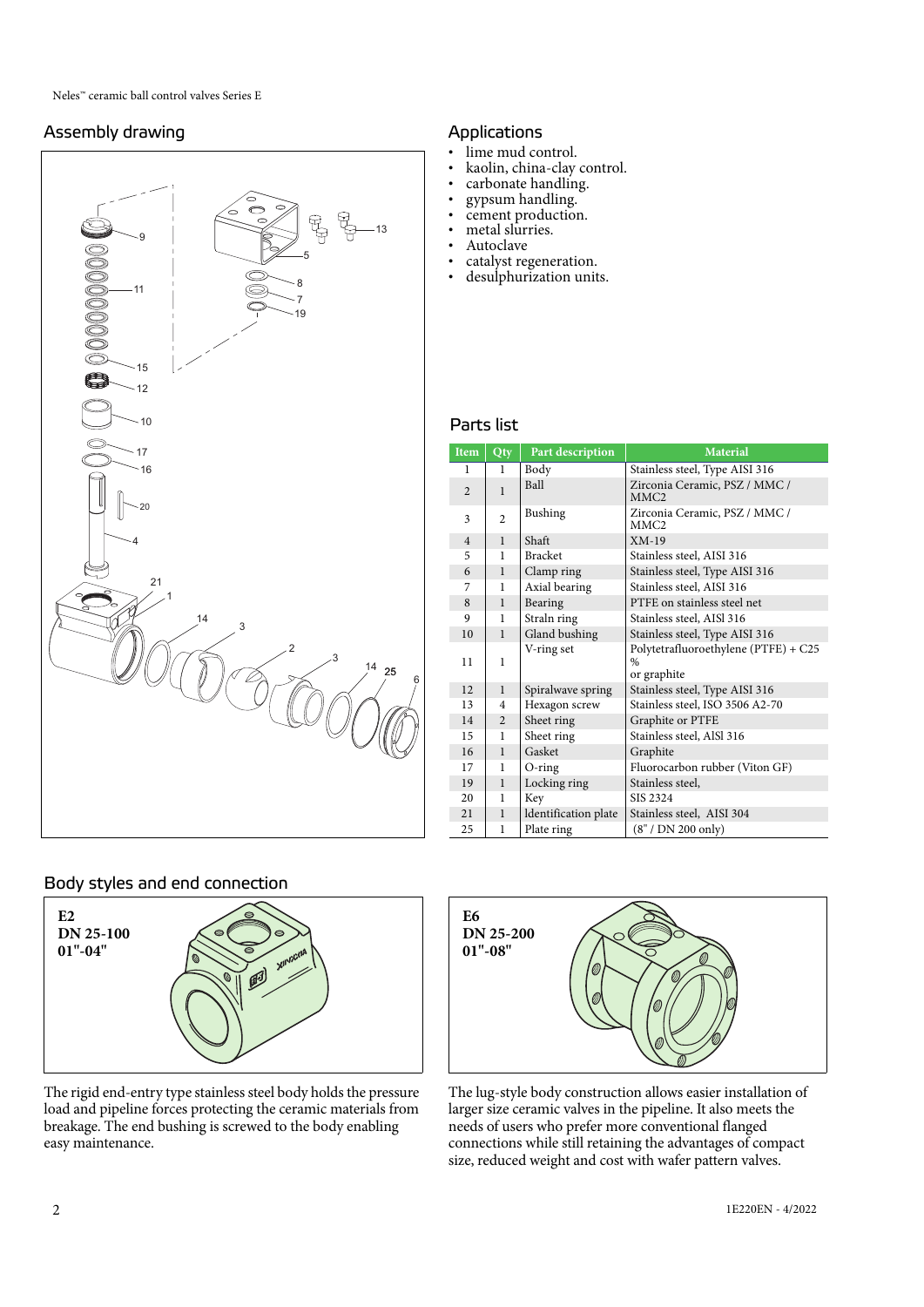

# Control stability and strength

The ball to stem joint is a strong and backlash free blade joint which improves control stability.



# Leakproof packing

The standard design uses a V-ring packing with preloaded spring for continious tightness eliminating leaks through the packing.

# TECHNICAL SPECIFICATIONS

| Reduced bore wafer or lug type                    |
|---------------------------------------------------|
| ceramic ball valve.                               |
| One-piece, end entry design.                      |
| Suitable to be fitted between                     |
| flanges acc. to:                                  |
| ASME 150, 300                                     |
| PN 10, 16, 25, 40                                 |
| JIS 10K, 16K, 20K, 30K                            |
| DN 25, 40, 50, 80, 100, 150, 200 /                |
| NPS 1", 1 1/2", 2", 3", 4", 6", 8"                |
| Face-to-face dimensions: IEC 534-3-2 / ISA S75.04 |
| Standard design                                   |
| -50 °C+200 °C / -40 °F+390 °F                     |
|                                                   |
| ISO 5208, 10 x Rate D (Water).                    |
| ISO 5208, Rate D (Water).                         |
| <b>Construction materials</b>                     |
| Stainless steel CF8M.                             |
| XM-19.                                            |
| Zirconia (Mg-PSZ) ceramic as                      |
| standard.                                         |
| MMC materials as option (M1 and                   |
| M2).                                              |
| $PTFE + C25%$                                     |
| V-rings or graphite.                              |
|                                                   |

### Flow characteristics

Equal percentage. For ceramic ball valve sizing we recommend our computer

(PC) Nelprof™ Selection Software, which is available through www.neles.com/nelprof.

# Construction options

Low  $C_v$  version (only in DN25/1" size) When very small flows are to be controlled with high accuracy, the E2-valve is fitted with a special low  $C_v$  trim. The narrow orifice provides an equal percentage flow curve. Excellent choice for additive applications. **Cv-ranges**  TypeC05: $C_v = 0 ... 5$  $C15:C_v = 0 \ldots 15$ 

## High temperature version

Graphite packing design with a gland is available for temperatures up to …+450 °C / +840 °F. This is recommended not only for increased temperatures but also for applications where temperature variations and thermal shocks occur.

# ATEX compatibility

A valve with ceramic ball and bushings is not ATEX compatible as a mechanical component for potentially hazardous explosive environment due to the nature of zirconia material. MMC materials (M1, M2) are electrically conductive, and a valve with these trim parts is ATEX compatible. For further information contact Valmet.

## Maximum pressure

Maximum body working pressure and differential pressure in shut-off service according to fully rated pressure. Class 300 Maximum pressure difference in throttling service is indicated by line Class 150.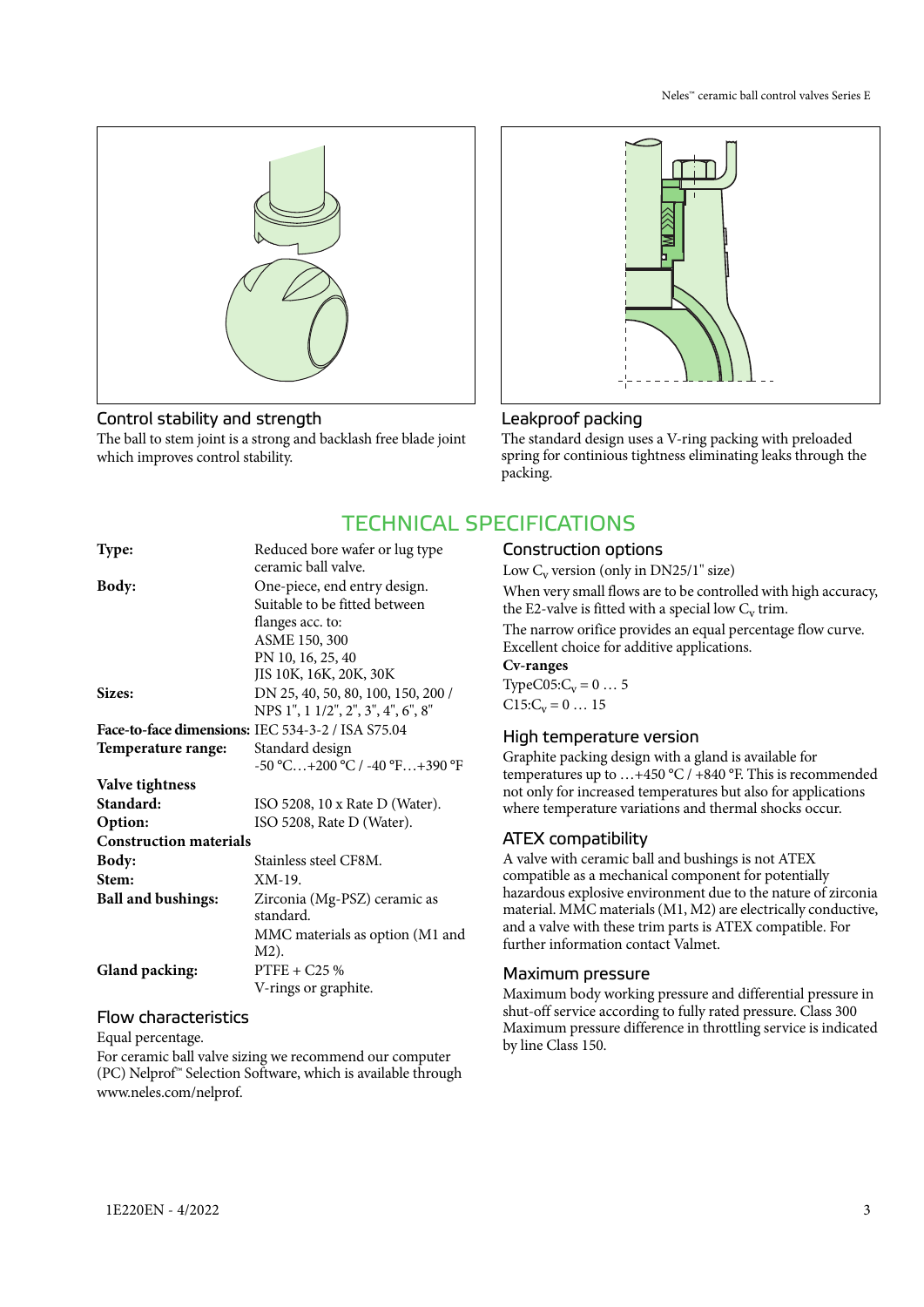# Dimensions Wafer style body; E2



| <b>Valve</b>                   |           |                         | Dimensions, mm |     |                         |                    |        | Weight<br><b>Actuator</b> |              |     | Dimensions, mm |                         |                         |            | Weigh  |
|--------------------------------|-----------|-------------------------|----------------|-----|-------------------------|--------------------|--------|---------------------------|--------------|-----|----------------|-------------------------|-------------------------|------------|--------|
| type                           | <b>DN</b> | $\boldsymbol{\sigma}$ D | A              | øB  | $\overline{\mathbf{K}}$ | $Cv$ 90 $^{\circ}$ | $\log$ | type                      | $\mathbf{F}$ | Ġ   |                | $\overline{\mathbf{V}}$ | $\overline{\mathbf{X}}$ | <b>NPT</b> | $\log$ |
|                                |           |                         |                |     |                         |                    |        | <b>B1C6</b>               | 400          | 260 | 283            | 36                      | 90                      | 1/4        | 9      |
| E <sub>2</sub> 0 <sub>25</sub> | 25        | 20                      | 102            | 64  | 155                     | 61                 | 5      | B1J6, B1JA6               | 485          | 368 | 273            | 36                      | 110                     | 3/8        | 13     |
|                                |           |                         |                |     |                         |                    |        | B1J8, B1JA8               | 560          | 420 | 279            | 43                      | 135                     | 3/8        | 22     |
|                                |           |                         |                |     |                         |                    |        | B1C6                      | 400          | 260 | 283            | 36                      | 90                      | 1/4        | 11     |
| E <sub>2</sub> 040             | 40        | 32                      | 114            | 82  | 151                     | 160                | 7      | B1J6, B1JA6               | 485          | 368 | 273            | 36                      | 110                     | 3/8        | 15     |
|                                |           |                         |                |     |                         |                    |        | B1J8, B1JA8               | 560          | 420 | 279            | 43                      | 135                     | 3/8        | 24     |
|                                |           |                         |                |     |                         |                    |        | <b>B1C9</b>               | 455          | 315 | 279            | 43                      | 110                     | 1/4        | 20     |
| E <sub>2</sub> 050             | 50        | 40                      | 124            | 100 | 160                     | 240                | 10     | <b>B1J10</b>              | 650          | 490 | 290            | 51                      | 175                     | 3/8        | 40     |
|                                |           |                         |                |     |                         |                    |        | B1IA8                     | 560          | 420 | 279            | 43                      | 135                     | 3/8        | 27     |
| E <sub>2</sub> 080             | 80        | 65                      | 165            | 132 | 198                     | 640                | 19     | <b>B1C13</b>              | 635          | 445 | 316            | 65                      | 175                     | 3/8        | 50     |
|                                |           |                         |                |     |                         |                    |        | B1J12, B1JA12             | 800          | 620 | 316            | 65                      | 215                     | 1/2        | 76     |
| E <sub>2</sub> 100             | 100       | 80                      | 194            | 157 | 214                     | 800                | 30     | <b>B1C13</b>              | 635          | 445 | 316            | 65                      | 175                     | 3/8        | 61     |
|                                |           |                         |                |     |                         |                    |        | B1J16, B1JA16             | 990          | 760 | 351            | 78                      | 265                     | 1/2        | 130    |

| <b>Valve</b>                  |                |      | Dimensions, inch |      |      |                    |            | Weight<br><b>Actuator</b> |       | Dimensions, inch |       |                         |                         |            |            |  |
|-------------------------------|----------------|------|------------------|------|------|--------------------|------------|---------------------------|-------|------------------|-------|-------------------------|-------------------------|------------|------------|--|
| type                          | <b>Size</b>    | øD   | A                | øB   | ιK   | $Cv$ 90 $^{\circ}$ | <b>lbs</b> | type                      | F     | G                |       | $\overline{\mathbf{V}}$ | $\overline{\mathbf{X}}$ | <b>NPT</b> | <b>lbs</b> |  |
|                               |                |      |                  |      |      |                    |            | <b>B1C6</b>               | 15.75 | 10.24            | 11.14 | 1.42                    | 3.54                    | 1/4        | 20         |  |
| E <sub>2</sub> 01             | 1              | 0.80 | 4.08             | 2.56 | 6.20 | 61                 | 11         | B1J6, B1JA6               | 19.09 | 14.49            | 10.75 | 1.42                    | 4.33                    | 3/8        | 28         |  |
|                               |                |      |                  |      |      |                    |            | B1J8, B1JA8               | 22.05 | 16.54            | 10.98 | 1.69                    | 5.31                    | 3/8        | 48         |  |
|                               |                |      |                  |      |      |                    |            | B1C6                      | 15.75 | 10.24            | 11.14 | 1.42                    | 3.54                    | 1/4        | 24         |  |
| E21H                          | 11/2           | 1.28 | 4.56             | 3.28 | 6.04 | 160                | 15         | B1J6, B1JA6               | 19.09 | 14.49            | 10.75 | 1.42                    | 4.33                    | 3/8        | 33         |  |
|                               |                |      |                  |      |      |                    |            | B1J8, B1JA8               | 22.05 | 16.54            | 10.98 | 1.69                    | 5.31                    | 3/8        | 52         |  |
|                               |                |      |                  |      |      |                    |            | B1C9                      | 17.91 | 12.40            | 10.98 | 1.69                    | 4.33                    | 1/4        | 44         |  |
| E <sub>2</sub> 0 <sub>2</sub> | $\overline{2}$ | 1.60 | 4.96             | 4.00 | 6.40 | 240                | 22         | B1J 10                    | 25.59 | 19.29            | 11.42 | 2.01                    | 6.89                    | 3/8        | 87         |  |
|                               |                |      |                  |      |      |                    |            | $B1$ JA $8$               | 22.05 | 16.54            | 10.98 | 1.69                    | 5.31                    | 3/8        | 59         |  |
| E <sub>2</sub> 03             | 3              | 2.60 | 6.60             | 5.28 | 7.92 | 640                | 41         | <b>B1C13</b>              | 25.00 | 17.52            | 12.44 | 2.56                    | 6.89                    | 3/8        | 109        |  |
|                               |                |      |                  |      |      |                    |            | B1J12, B1JA12             | 31.50 | 24.41            | 12.44 | 2.56                    | 8.46                    | 1/2        | 166        |  |
| E <sub>2</sub> 04             | $\overline{4}$ | 3.20 | 7.76             | 6.28 | 8.56 | 800                | 65         | <b>B1C13</b>              | 25.00 | 17.52            | 12.44 | 2.56                    | 6.89                    | 3/8        | 133        |  |
|                               |                |      |                  |      |      |                    |            | B1I16, B1IA16             | 38.98 | 29.92            | 13.82 | 3.07                    | 10.43                   | 1/2        | 283        |  |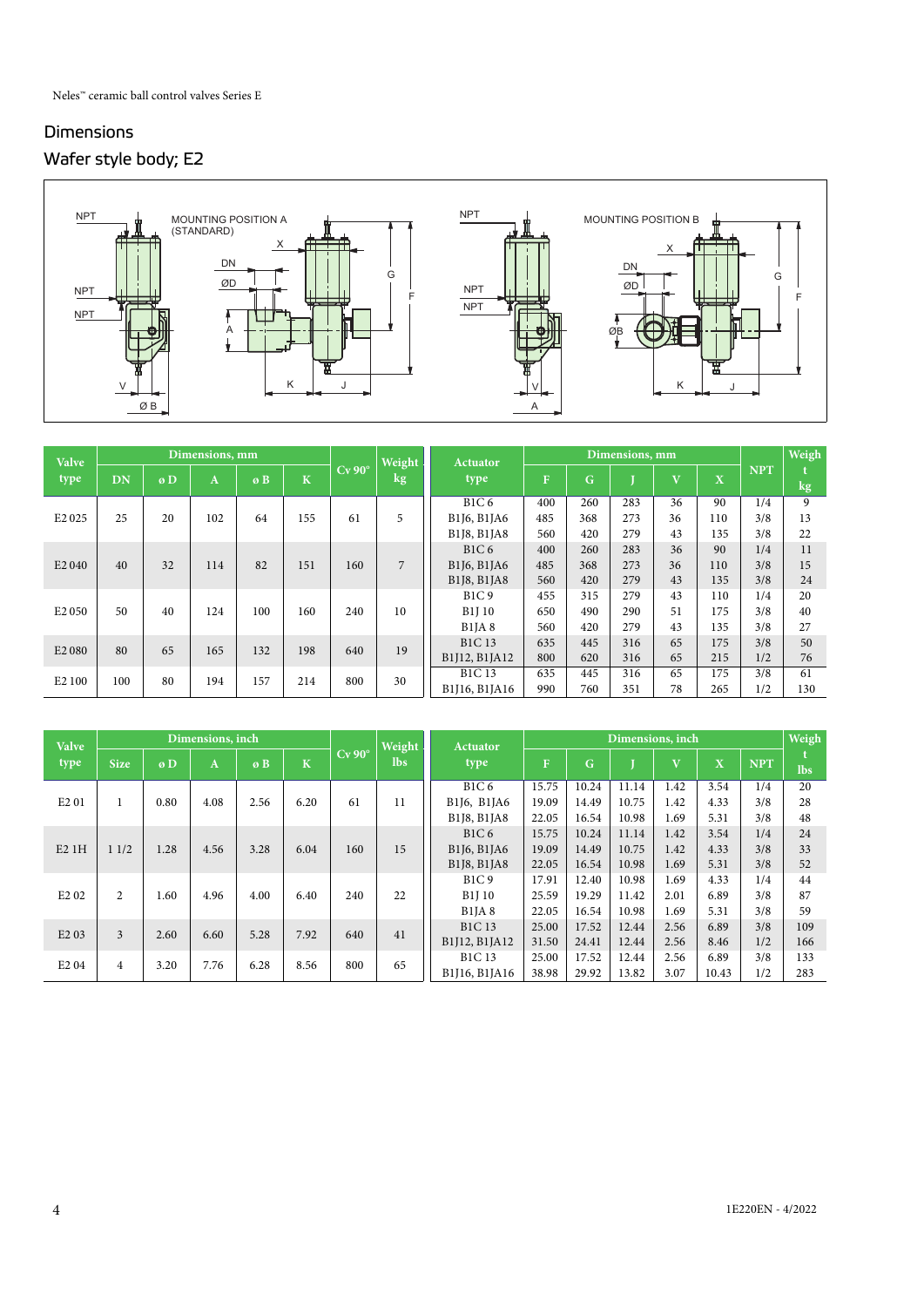# Lug style body; E6 **Dimensions**



| <b>Valve</b> |           |     | Dimensions, mm |     |             | $Cv$ 90 $^{\circ}$ | Weight | <b>Actuator</b>                    | Dimensions, mm |              |     |                         | <b>NPT</b>              | Weight   |        |
|--------------|-----------|-----|----------------|-----|-------------|--------------------|--------|------------------------------------|----------------|--------------|-----|-------------------------|-------------------------|----------|--------|
| type         | <b>DN</b> | øD  | A              | øB  | $\mathbf K$ |                    | $\log$ | type                               | $\mathbf{F}$   | $\mathbf{G}$ |     | $\overline{\mathbf{V}}$ | $\overline{\mathbf{X}}$ |          | $\log$ |
|              |           |     |                |     |             |                    |        | B1C6                               | 400            | 260          | 283 | 36                      | 90                      | 1/4      | 9      |
| E6 025       | 25        | 20  | 102            | 130 | 155         | 61                 | 7      | B1J6, B1JA6                        | 485            | 368          | 273 | 36                      | 110                     | 3/8      | 13     |
|              |           |     |                |     |             |                    |        | B1J 8, B1JA8                       | 560            | 420          | 279 | 43                      | 135                     | 3/8      | 22     |
|              |           |     |                |     |             |                    |        | B1C6                               | 400            | 260          | 283 | 36                      | 90                      | 1/4      | 11     |
| E6 040       | 40        | 32  | 114            | 160 | 151         | 160                | 11     | B1J6, B1JA6                        | 485            | 368          | 273 | 36                      | 110                     | 3/8      | 15     |
|              |           |     |                |     |             |                    |        | B1J 8, B1JA8                       | 560            | 420          | 279 | 43                      | 135                     | 3/8      | 24     |
|              |           |     |                |     |             |                    |        | <b>B1C9</b>                        | 455            | 315          | 279 | 43                      | 110                     | 1/4      | 20     |
| E6 050       | 50        | 40  | 124            | 165 | 160         | 240                | 14     | <b>B1J 10</b>                      | 650            | 490          | 290 | 51                      | 175                     | 3/8      | 40     |
|              |           |     |                |     |             |                    |        | $B1$ JA $8$                        | 560            | 420          | 279 | 43                      | 135                     | 3/8      | 27     |
| E6 080       | 80        | 65  | 165            | 210 | 198         | 640                | 27     | <b>B1C13</b>                       | 635            | 445          | 316 | 65                      | 175                     | 3/8      | 50     |
|              |           |     |                |     |             |                    |        | B1J12, B1JA12                      | 800            | 620          | 316 | 65                      | 215                     | 1/2      | 76     |
| E6 100       | 100       | 80  | 194            | 254 | 214         | 800                | 45     | <b>B1C13</b>                       | 635            | 445          | 316 | 65                      | 175                     | 3/8      | 61     |
|              |           |     |                |     |             |                    |        | B1J16, B1JA16                      | 990            | 760          | 351 | 78                      | 265                     | 1/2      | 130    |
| E6 150       | 150       | 100 | 229            | 325 | 273         | 1000               | 105    | <b>B1C 20</b>                      | 840            | 575          | 385 | 97                      | 215                     | $1/2^*$  | 178    |
|              |           |     |                |     |             |                    |        | B1J20, B1JA20                      | 1200           | 935          | 358 | 97                      | 395                     | $3/4**$  | 280    |
|              |           |     |                |     |             |                    |        | B1C 25/55                          | 1075           | 725          | 448 | 121                     | 265                     | $1/2*$   | 461    |
| E6 200       | 200       | 135 | 243            | 380 | 300         | 1550               | 330    | B <sub>1</sub> J <sub>25</sub> /55 | 1490           | 1140         | 448 | 121                     | 505                     | $3/4**$  | 680    |
|              |           |     |                |     |             |                    |        | B <sub>1</sub> JA 25/55            | 1490           | 1140         | 448 | 121                     | 505                     | $3/4***$ | 680    |

| <b>Valve</b>      |                |      | Dimensions, inch |       |                         | $Cv$ 90 $^{\circ}$ | Weight<br><b>Actuator</b> |                                                                |              |             | Dimensions, inch |                         |                         | <b>NPT</b> | Weight     |
|-------------------|----------------|------|------------------|-------|-------------------------|--------------------|---------------------------|----------------------------------------------------------------|--------------|-------------|------------------|-------------------------|-------------------------|------------|------------|
| type              | <b>Size</b>    | øD   | A                | øB    | $\overline{\mathbf{K}}$ |                    | <b>lbs</b>                | type                                                           | $\mathbf{F}$ | $\mathbf G$ |                  | $\overline{\mathbf{V}}$ | $\overline{\mathbf{X}}$ |            | <b>lbs</b> |
|                   |                |      |                  |       |                         |                    |                           | B1C6                                                           | 15.75        | 10.24       | 11.14            | 1.42                    | 3.54                    | 1/4        | 20         |
| E6 01             |                | 0.79 | 4.02             | 5.12  | 6.10                    | 61                 | 15                        | B1J6, B1JA6                                                    | 19.09        | 14.49       | 10.75            | 1.42                    | 4.33                    | 3/8        | 28         |
|                   |                |      |                  |       |                         |                    |                           | B1J 8, B1JA8                                                   | 22.05        | 16.54       | 10.98            | 1.69                    | 5.31                    | 3/8        | 48         |
|                   |                |      |                  |       |                         |                    |                           | <b>B1C6</b>                                                    | 15.75        | 10.24       | 11.14            | 1.42                    | 3.54                    | 1/4        | 24         |
| E6 1H             | 11/2           | 1.26 | 4.49             | 6.30  | 5.94                    | 160                | 24                        | B <sub>1</sub> J <sub>6</sub> , B <sub>1</sub> J <sub>A6</sub> | 19.09        | 14.49       | 10.75            | 1.42                    | 4.33                    | 3/8        | 33         |
|                   |                |      |                  |       |                         |                    |                           | B1J 8, B1JA8                                                   | 22.05        | 16.54       | 10.98            | 1.69                    | 5.31                    | 3/8        | 52         |
|                   |                |      |                  |       |                         |                    |                           | <b>B1C9</b>                                                    | 17.91        | 12.40       | 10.98            | 1.69                    | 4.33                    | 1/4        | 44         |
| E6 02             | $\overline{c}$ | 1.57 | 4.88             | 6.50  | 6.30                    | 240                | 31                        | <b>B1J10</b>                                                   | 25.59        | 19.29       | 11.42            | 2.01                    | 6.89                    | 3/8        | 87         |
|                   |                |      |                  |       |                         |                    |                           | $B1$ JA $8$                                                    | 22.05        | 16.54       | 10.98            | 1.69                    | 5.31                    | 3/8        | 59         |
| E <sub>6</sub> 03 | 3              | 2.56 | 6.50             | 8.27  | 7.80                    | 640                | 59                        | <b>B1C13</b>                                                   | 25.00        | 17.52       | 12.44            | 2.56                    | 6.89                    | 3/8        | 109        |
|                   |                |      |                  |       |                         |                    |                           | B1J12, B1JA12                                                  | 31.50        | 24.41       | 12.44            | 2.56                    | 8.46                    | 1/2        | 166        |
| E6 04             | $\overline{4}$ | 3.15 | 7.64             | 10.00 | 8.43                    | 800                | 98                        | <b>B1C13</b>                                                   | 25.00        | 17.52       | 12.44            | 2.56                    | 6.89                    | 3/8        | 133        |
|                   |                |      |                  |       |                         |                    |                           | B1J16, B1JA16                                                  | 38.98        | 29.92       | 13.82            | 3.07                    | 10.43                   | 1/2        | 283        |
| E6 06             | 6              | 3.94 | 9.02             | 12.80 | 10.75                   | 1000               | 229                       | <b>B1C 20</b>                                                  | 33.07        | 22.64       | 15.16            | 3.82                    | 8.46                    | $1/2*$     | 388        |
|                   |                |      |                  |       |                         |                    |                           | B1J20, B1JA20                                                  | 47.24        | 36.81       | 14.09            | 3.82                    | 15.55                   | $3/4**$    | 610        |
|                   |                |      |                  |       |                         |                    |                           | B1C 25/55                                                      | 42.32        | 28.54       | 17.64            | 4.76                    | 10.43                   | $1/2^*$    | 1005       |
| E6 08             | 8              | 5.31 | 9.57             | 14.96 | 11.81                   | 1550               | 719                       | B <sub>1</sub> J <sub>25</sub> /55                             | 58.66        | 44.88       | 17.64            | 4.76                    | 19.88                   | $3/4**$    | 1482       |
|                   |                |      |                  |       |                         |                    |                           | B <sub>1</sub> JA 25/55                                        | 58.66        | 44.88       | 17.64            | 4.76                    | 19.88                   | $3/4***$   | 1482       |

In the recausticizing process sodium carbonate ( $Na_2CO_3$ ) is converted into active sodium hydroxide (NaOH). This operation starts with the dissolving of furnace smelt (from the recovery boiler). Weak liquor is applied to form green liquor which is then clarified to remove dregs. Further reaction with lime (CaO) will form white liquor. The white liquor needs clarification in order to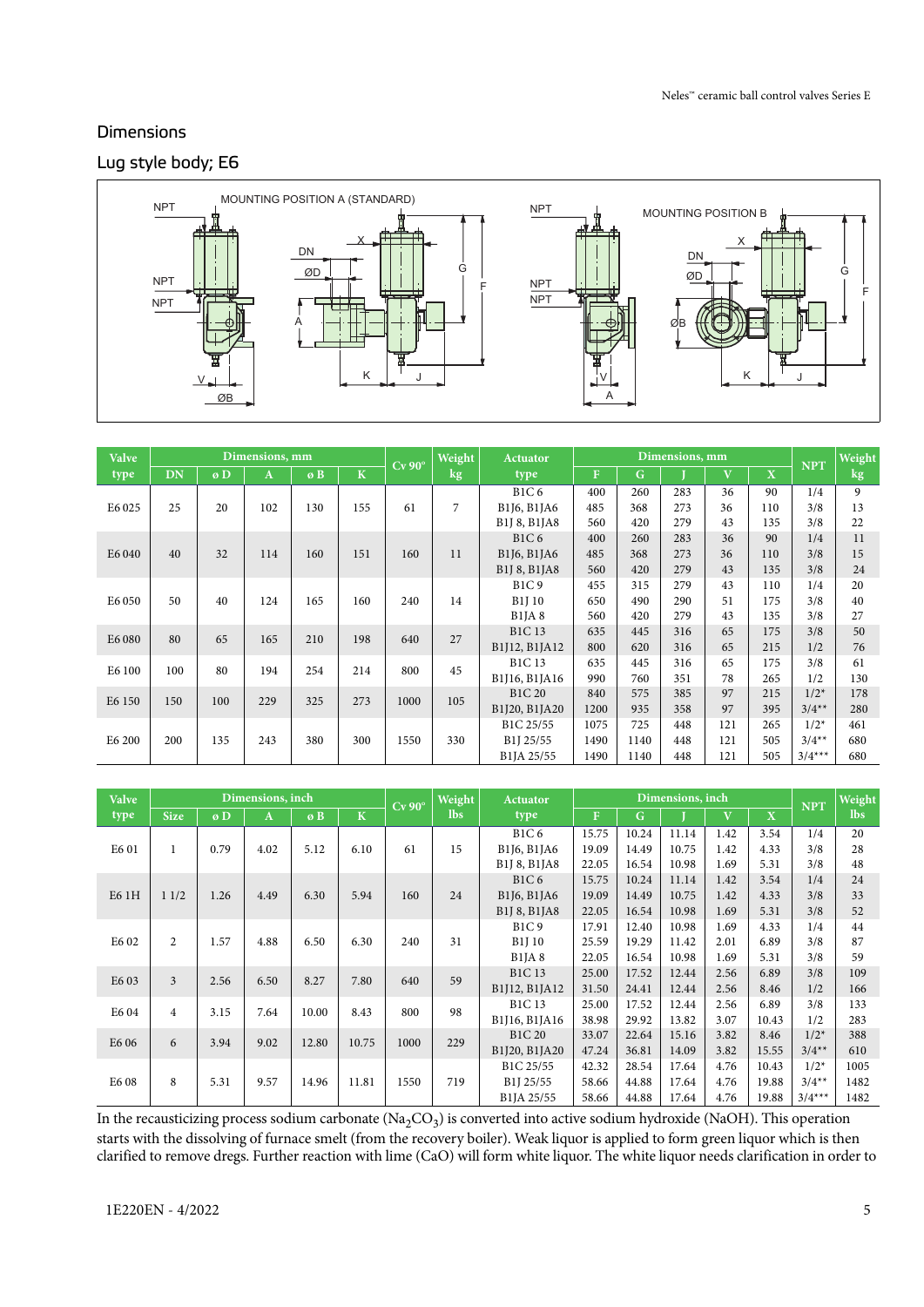# Typical application

# Recausticizing

In the recausticizing process sodium carbonate (Na2CO3) is converted into active sodium hydroxide (NaOH). This operation starts with the dissolving of furnace smelt (from the recovery boiler).

Weak liquor is applied to form green liquor which is then clarified to remove dregs. Further reaction with lime (CaO) will form white liquor. The white liquor needs clarification in order to eliminate precipitated "lime mud" (CaCO3) before it is ready for the cooking process.

There are several control valves needed in the described process. Good control of dregs carry over, density, flow rates and temperatures are essential for the complete reaction. The common problem areas of the valves involved are:

- High erosion caused by solids (content up to 40 %), high flow velocity and leakage through the packing seals.
- Jamming of valves caused by high rate of scaling as temperature drops.

In the pressure filtering process the valves must perform certain functions to ensure the automated sequence. As slaked lime slurry enters the filter, it consists of about 15 … 20 % solids. In this filtering, the clear white liquor is produced. The flow control of the thick lime mud (40 % solids) needs a very erosion resistant valve (1). The size is typically DN 100 / 4". Also the sequence feed valves (2) require special construction. These are normally DN 400 / 16" butterflies. The lime mud flow control is very demanding because of high erosion. A differential pressure across the valve cannot be avoided.

In this application standard valves survived 2 … 4 months and valves with stellited surfaces 6 … 8 months. Neles E2 ceramic valves used in the

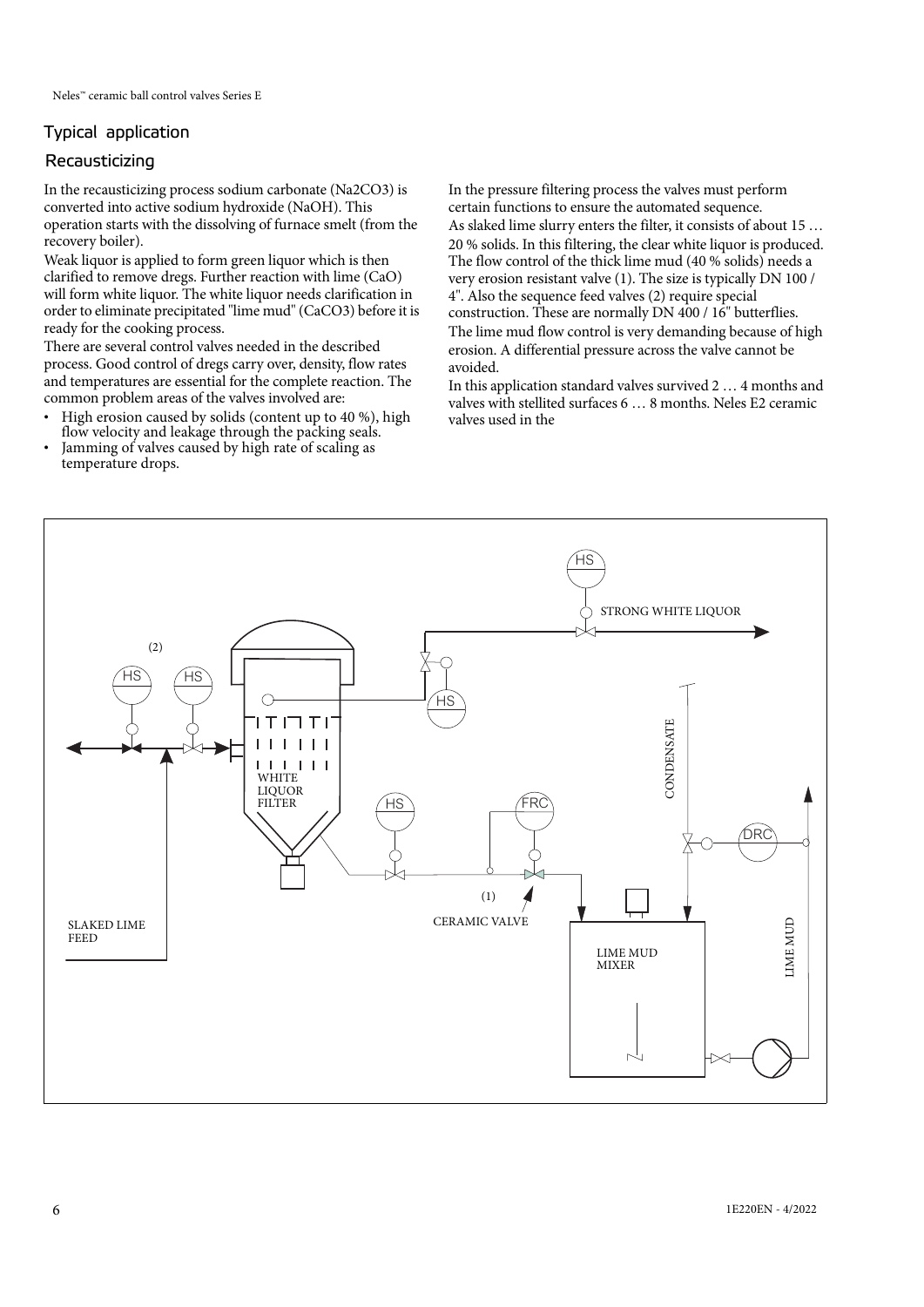# HOW TO ORDER

Example

| exterior                      |    |  |     |                          |  |
|-------------------------------|----|--|-----|--------------------------|--|
|                               |    |  |     |                          |  |
| $\overline{\phantom{a}}$<br>- | -- |  | 100 | $\overline{\phantom{a}}$ |  |

|                 | $C_v$ -value of the valve DN 25 / 01" |
|-----------------|---------------------------------------|
|                 | Standard without sign                 |
| CO <sub>5</sub> | Maximum $C_v$ 5                       |
| C <sub>15</sub> | Maximum $C_v$ 15                      |

|                | <b>Series/ Characteristics</b>                                                    |
|----------------|-----------------------------------------------------------------------------------|
| E2             | End entry, wafer type, reduced bore,<br>seat supported ball DN 25-100 / 01" - 04" |
| E <sub>6</sub> | End entry, lug type, reduced bore,<br>seat supported ball DN 25-200 / 01" - 08"   |

| 3 | <b>Pressure rating</b> |
|---|------------------------|
| C | <b>ASME Class 150</b>  |
| D | <b>ASME Class 300</b>  |
|   | <b>PN 10</b>           |
| K | <b>PN 16</b>           |
| L | <b>PN 25</b>           |
| M | <b>PN 40</b>           |
| R | <b>JIS 10 K</b>        |
| S | $JIS$ 16 K             |
| т | <b>JIS 20 K</b>        |
| U | <b>JIS 30 K</b>        |

|   | Construction                                                                   |
|---|--------------------------------------------------------------------------------|
| А | Standard, V-ring packing, PTFE + C25 %,<br>max temperature +200 °C / +390 °F   |
| H | High temperature, graphite gland packing,<br>max temperature +450 °C / +842 °F |

| Nominal size                                                    |
|-----------------------------------------------------------------|
| 025, 040, 050, 080, 100, 150, 200<br>01, 1H, 02, 03, 04, 06, 08 |

| 6 | <b>Metal parts</b>                                            |
|---|---------------------------------------------------------------|
| Χ | Body: CF8M<br>Shaft: XM-19<br>Screws: A2-70<br>Others: 316 SS |

| 7              | Wear protection lining materials (Ball, bushings)                   |
|----------------|---------------------------------------------------------------------|
| Z              | Zirconiumoxide, Mg-PSZ                                              |
| M1             | MMC, Composite material for erosion (Atex compatible)               |
| M <sub>2</sub> | MMC2, Composite material for erosion-corrosion (Atex<br>compatible) |